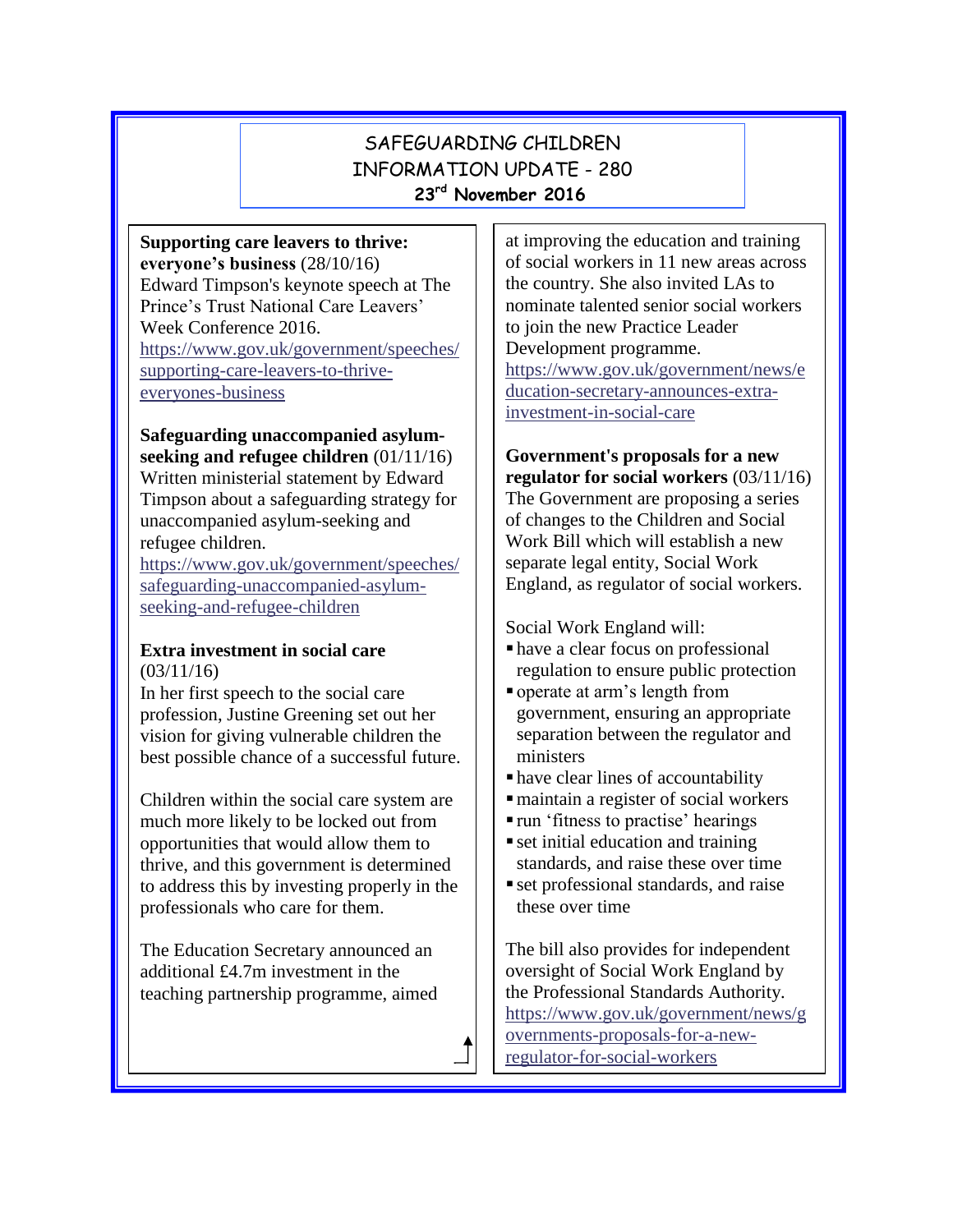# **Justine Greening: supporting social workers and our care system** (03/11/16) Education Secretary speaks about children's social care at the National Adult and Children's Services (NCAS) Conference 2016. [https://www.gov.uk/government/speeches/](https://www.gov.uk/government/speeches/justine-greening-supporting-social-workers-and-our-care-system) [justine-greening-supporting-social](https://www.gov.uk/government/speeches/justine-greening-supporting-social-workers-and-our-care-system)[workers-and-our-care-system](https://www.gov.uk/government/speeches/justine-greening-supporting-social-workers-and-our-care-system)

# **Ending Gang and Youth Violence programme** (17/11/16)

This is an independent review of the Home Office's EGYV programme by Dr Simon Harding from the University of Middlesex. Dr Harding studied 20 local areas to understand the changes that the EGYV programme has had in those areas that participated in the programme over 3 years from 2012 to 2015. [https://www.gov.uk/government/publicati](https://www.gov.uk/government/publications/ending-gang-and-youth-violence-programme-independent-review) [ons/ending-gang-and-youth-violence](https://www.gov.uk/government/publications/ending-gang-and-youth-violence-programme-independent-review)[programme-independent-review](https://www.gov.uk/government/publications/ending-gang-and-youth-violence-programme-independent-review)

# **Child death overview panels: contacts** (24/10/16)

Contact details of the people in CDOPs who are responsible for receiving child death notifications.

[https://www.gov.uk/government/publicati](https://www.gov.uk/government/publications/child-death-overview-panels-contacts) [ons/child-death-overview-panels-contacts](https://www.gov.uk/government/publications/child-death-overview-panels-contacts)

# **SEND: experiences with schools and colleges** (01/11/16)

Report on the experiences of children with SEND, and their parents, of schools and colleges.

[https://www.gov.uk/government/publicati](https://www.gov.uk/government/publications/send-experiences-with-schools-and-colleges) [ons/send-experiences-with-schools-and](https://www.gov.uk/government/publications/send-experiences-with-schools-and-colleges)[colleges](https://www.gov.uk/government/publications/send-experiences-with-schools-and-colleges)

## **School attendance: guidance for schools** (02/11/16)

Guidance on using pupil registers and attendance codes, as well as setting school hours and term dates.

[https://www.gov.uk/government/publicati](https://www.gov.uk/government/publications/school-attendance) [ons/school-attendance](https://www.gov.uk/government/publications/school-attendance)

#### **Characteristics of children in need: 2015 to 2016** (03/11/16)

Children referred to and assessed by children's social services for the year ending 31 March 2016.

[https://www.gov.uk/government/statistics](https://www.gov.uk/government/statistics/characteristics-of-children-in-need-2015-to-2016) [/characteristics-of-children-in-need-2015](https://www.gov.uk/government/statistics/characteristics-of-children-in-need-2015-to-2016) [to-2016](https://www.gov.uk/government/statistics/characteristics-of-children-in-need-2015-to-2016)

## **'KEEP Standard' training programme for foster and kinship carers** (03/11/16) Review of training programme for foster and kinship carers to help them deal with difficult behaviour.

[https://www.gov.uk/government/publicati](https://www.gov.uk/government/publications/keep-standard-training-programme-for-foster-and-kinship-carers) [ons/keep-standard-training-programme](https://www.gov.uk/government/publications/keep-standard-training-programme-for-foster-and-kinship-carers)[for-foster-and-kinship-carers](https://www.gov.uk/government/publications/keep-standard-training-programme-for-foster-and-kinship-carers)

# **Mockingbird family model: evaluation**  $(03/11/16)$

Evaluation of the Mockingbird family model approach to supporting foster carers and the children placed with them. [https://www.gov.uk/government/publicati](https://www.gov.uk/government/publications/mockingbird-family-model-evaluation) [ons/mockingbird-family-model](https://www.gov.uk/government/publications/mockingbird-family-model-evaluation)[evaluation](https://www.gov.uk/government/publications/mockingbird-family-model-evaluation)

### **North London children's efficiency programme: evaluation** (03/11/16) Evaluation of the NLCEP where 5 boroughs worked in partnership to improve care placement.

[https://www.gov.uk/government/publicati](https://www.gov.uk/government/publications/north-london-childrens-efficiency-programme-evaluation) [ons/north-london-childrens-efficiency](https://www.gov.uk/government/publications/north-london-childrens-efficiency-programme-evaluation)[programme-evaluation](https://www.gov.uk/government/publications/north-london-childrens-efficiency-programme-evaluation)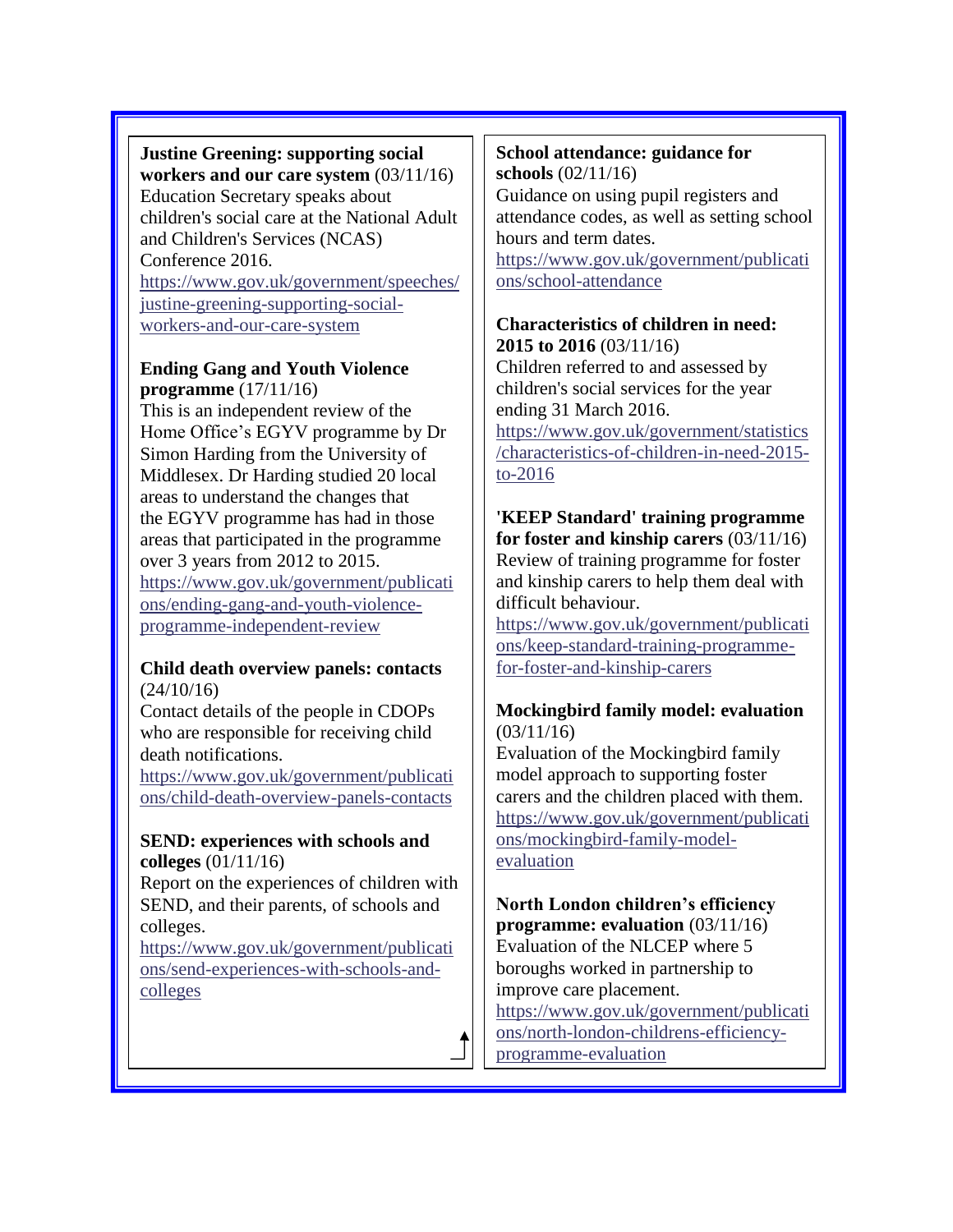#### **Serious Case Review Panel: third report** (04/11/16) Report from national panel of independent experts on serious case reviews, covering July 2015 to June 2016. [https://www.gov.uk/government/publicati](https://www.gov.uk/government/publications/serious-case-review-panel-third-report)

[ons/serious-case-review-panel-third-report](https://www.gov.uk/government/publications/serious-case-review-panel-third-report)

#### **Children's Social Care Innovation programme** (07/11/16)

Programme to develop, test and share effective ways of supporting children who need help from social care services. [https://www.gov.uk/government/publicati](https://www.gov.uk/government/publications/childrens-social-care-innovation-programme) [ons/childrens-social-care-innovation](https://www.gov.uk/government/publications/childrens-social-care-innovation-programme)[programme](https://www.gov.uk/government/publications/childrens-social-care-innovation-programme)

**Induction for NQTs (**09/11/16) Statutory guidance on Newly Qualified Teacher inductions for headteachers, school staff and governing bodies. [https://www.gov.uk/government/publicati](https://www.gov.uk/government/publications/induction-for-newly-qualified-teachers-nqts) [ons/induction-for-newly-qualified](https://www.gov.uk/government/publications/induction-for-newly-qualified-teachers-nqts)[teachers-nqts](https://www.gov.uk/government/publications/induction-for-newly-qualified-teachers-nqts)

# **Cloud software services: how schools should protect data** (10/11/16)

Data protection guidance for schools considering using cloud software services ('the cloud') to hold sensitive information. [https://www.gov.uk/government/publicati](https://www.gov.uk/government/publications/cloud-software-services-and-the-data-protection-act) [ons/cloud-software-services-and-the-data](https://www.gov.uk/government/publications/cloud-software-services-and-the-data-protection-act)[protection-act](https://www.gov.uk/government/publications/cloud-software-services-and-the-data-protection-act)

#### **Children in need census 2016 to 2017**  (17/11/16)

Guide for LAs submitting data for the children in need census 2016 to 2017. [https://www.gov.uk/government/publicati](https://www.gov.uk/government/publications/children-in-need-census-2016-to-2017-guide) [ons/children-in-need-census-2016-to-](https://www.gov.uk/government/publications/children-in-need-census-2016-to-2017-guide)[2017-guide](https://www.gov.uk/government/publications/children-in-need-census-2016-to-2017-guide)

[https://www.gov.uk/government/publicati](https://www.gov.uk/government/publications/children-in-need-census-2016-to-2017-specification) [ons/children-in-need-census-2016-to-](https://www.gov.uk/government/publications/children-in-need-census-2016-to-2017-specification)

[2017-specification](https://www.gov.uk/government/publications/children-in-need-census-2016-to-2017-specification)

# **Children in need census 2017 to 2018**   $(17/11/16)$

Guide for LAs submitting data for the children in need census 2017 to 2018. [https://www.gov.uk/government/publicati](https://www.gov.uk/government/publications/children-in-need-census-2017-to-2018-guide) [ons/children-in-need-census-2017-to-](https://www.gov.uk/government/publications/children-in-need-census-2017-to-2018-guide)[2018-guide](https://www.gov.uk/government/publications/children-in-need-census-2017-to-2018-guide)

[https://www.gov.uk/government/publicati](https://www.gov.uk/government/publications/children-in-need-census-2017-to-2018-specification) [ons/children-in-need-census-2017-to-](https://www.gov.uk/government/publications/children-in-need-census-2017-to-2018-specification)[2018-specification](https://www.gov.uk/government/publications/children-in-need-census-2017-to-2018-specification)

# **Youth custody data** (11/11/16)

Monthly statistics on the population in custody of children and young people within secure children's homes (SCHs), secure training centres (STCs) and young offender institutions (YOIs). [https://www.gov.uk/government/statistics](https://www.gov.uk/government/statistics/youth-custody-data) [/youth-custody-data](https://www.gov.uk/government/statistics/youth-custody-data)

# **MAPPA annual reports** (07/11/16)

Reports for each Multi-Agency Public Protection Arrangements area for 2015 to 2016.

[https://www.gov.uk/government/publicati](https://www.gov.uk/government/publications/multi-agency-public-protection-arrangements-mappa-annual-reports-2015-to-2016) [ons/multi-agency-public-protection](https://www.gov.uk/government/publications/multi-agency-public-protection-arrangements-mappa-annual-reports-2015-to-2016)[arrangements-mappa-annual-reports-](https://www.gov.uk/government/publications/multi-agency-public-protection-arrangements-mappa-annual-reports-2015-to-2016)[2015-to-2016](https://www.gov.uk/government/publications/multi-agency-public-protection-arrangements-mappa-annual-reports-2015-to-2016)

#### **New stop and search training and guidance for police** (27/10/16)

Police officers across England and Wales will receive new training and guidance on the use of stop and search.

The training and guidance will give officers confidence to use their powers legally, fairly, professionally and transparently and help them recognise the potential for unconscious bias. [http://www.college.police.uk/News/Colle](http://www.college.police.uk/News/College-news/Pages/Stop-and-search-APP.aspx) [ge-news/Pages/Stop-and-search-APP.aspx](http://www.college.police.uk/News/College-news/Pages/Stop-and-search-APP.aspx)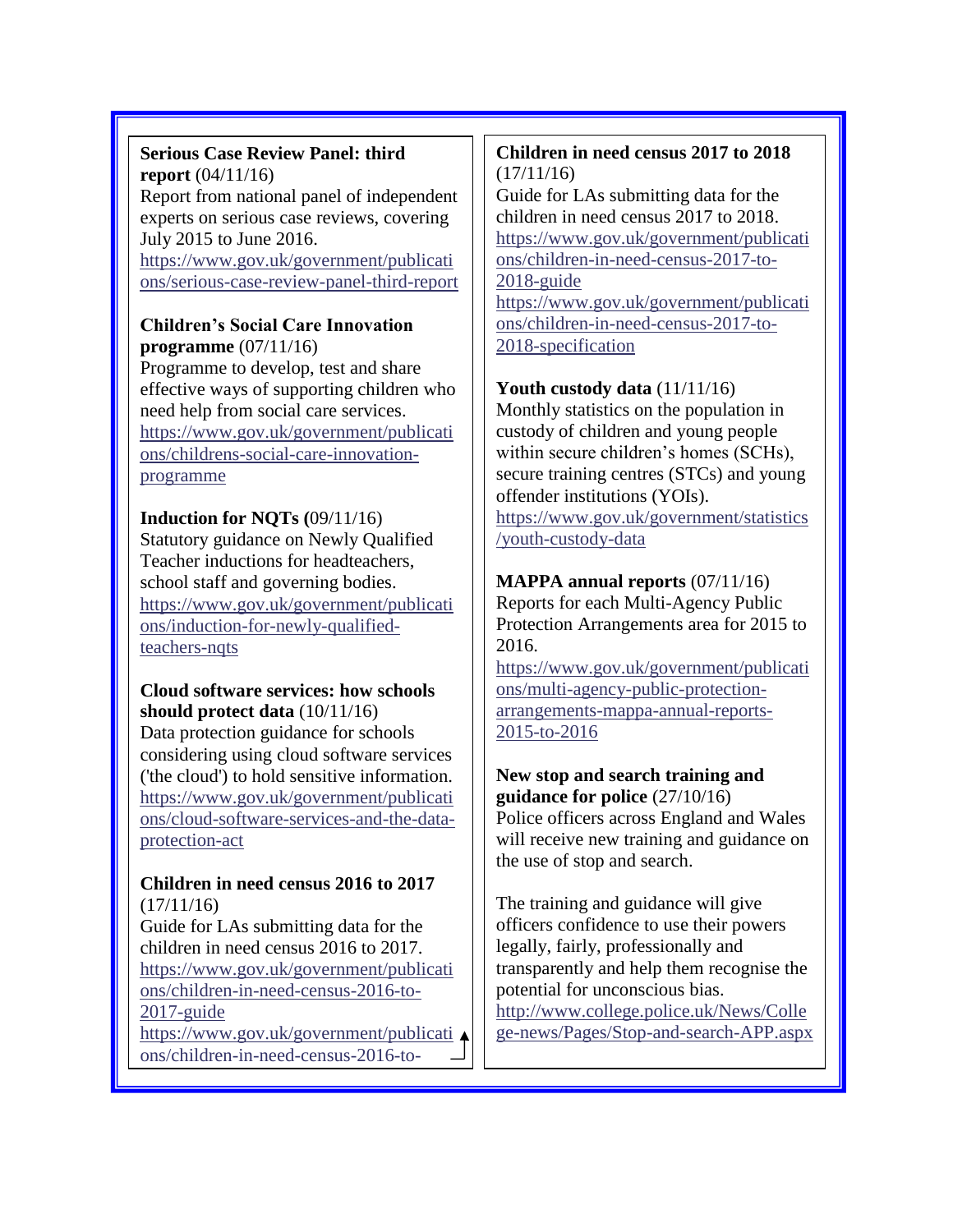# **SI 2016/1043 - The Modern Slavery Act 2015 (Duty to Co-operate with Commissioner) Regulations 2016**  $(04/11/16)$

Section 43 of the Modern Slavery Act 2015 places specified public authorities under a duty to co-operate with the Independent Anti-slavery Commissioner. These Regulations amend the list of specified public authorities under a duty to co-operate with the Commissioner in Schedule 3 to that Act by adding the Director of Labour Market Enforcement. [http://www.legislation.gov.uk/uksi/2016/1](http://www.legislation.gov.uk/uksi/2016/1043/contents/made) [043/contents/made](http://www.legislation.gov.uk/uksi/2016/1043/contents/made)

### **DBS duty to refer and how to make a referral** (11/11/16) NHS Employers have created two

podcasts in their series about the Disclosure and Barring Service.

In the first, Nyla Cooper from NHS employers and Lyn Gavin from the DBS chat about the legal duties to refer, with examples from the NHS and details on what to do if you're unsure.

The second is about the information you might need to give when making a referral, and why it's important for the DBS to have this level of information. [https://www.gov.uk/government/news/dbs](https://www.gov.uk/government/news/dbs-duty-to-refer-and-how-to-make-a-referral) [-duty-to-refer-and-how-to-make-a-referral](https://www.gov.uk/government/news/dbs-duty-to-refer-and-how-to-make-a-referral)

# **DBS update service: applicant guide**  $(26/10/16)$

Guidance for the applicant about the DBS update service, how to join and how to renew a subscription to the service. [https://www.gov.uk/government/publicati](https://www.gov.uk/government/publications/dbs-update-service-applicant-guide) [ons/dbs-update-service-applicant-guide](https://www.gov.uk/government/publications/dbs-update-service-applicant-guide)

**Children in Custody 2015-16** (15/11/16) An analysis of 12-18-year-olds' perceptions of their experiences in secure training centres and young offender institutions.

Nearly half of boys in young offender institutions have felt unsafe in custody at some point, said Peter Clarke, Chief Inspector of Prisons. This thematic report, commissioned by the Youth Justice Board, sets out how children describe their own experience of imprisonment. [http://www.justiceinspectorates.gov.uk/h](http://www.justiceinspectorates.gov.uk/hmiprisons/inspections/children-in-custody-2015-16/) [miprisons/inspections/children-in](http://www.justiceinspectorates.gov.uk/hmiprisons/inspections/children-in-custody-2015-16/)[custody-2015-16/](http://www.justiceinspectorates.gov.uk/hmiprisons/inspections/children-in-custody-2015-16/) [http://www.justiceinspectorates.gov.uk/h](http://www.justiceinspectorates.gov.uk/hmiprisons/media/press-releases/2016/11/fewer-children-in-custody-but-certain-groups-over-represented-and-many-dont-feel-safe-says-chief-inspector/) [miprisons/media/press](http://www.justiceinspectorates.gov.uk/hmiprisons/media/press-releases/2016/11/fewer-children-in-custody-but-certain-groups-over-represented-and-many-dont-feel-safe-says-chief-inspector/)[releases/2016/11/fewer-children-in](http://www.justiceinspectorates.gov.uk/hmiprisons/media/press-releases/2016/11/fewer-children-in-custody-but-certain-groups-over-represented-and-many-dont-feel-safe-says-chief-inspector/)[custody-but-certain-groups-over](http://www.justiceinspectorates.gov.uk/hmiprisons/media/press-releases/2016/11/fewer-children-in-custody-but-certain-groups-over-represented-and-many-dont-feel-safe-says-chief-inspector/)[represented-and-many-dont-feel-safe](http://www.justiceinspectorates.gov.uk/hmiprisons/media/press-releases/2016/11/fewer-children-in-custody-but-certain-groups-over-represented-and-many-dont-feel-safe-says-chief-inspector/)[says-chief-inspector/](http://www.justiceinspectorates.gov.uk/hmiprisons/media/press-releases/2016/11/fewer-children-in-custody-but-certain-groups-over-represented-and-many-dont-feel-safe-says-chief-inspector/)

# **Suicide prevention: developing a local action plan (**25/10/16)

This document is part of PHE's ongoing programme of work to support the government's suicide prevention strategy.

The development of a local suicide action plan is recommended by government and supports the 2012 strategy Preventing suicide in England: A cross government outcomes strategy to save lives. This document advises LAs how to:

- develop a multi-agency suicide prevention partnership
- make sense of local and national data
- develop a suicide prevention strategy and action plan

[https://www.gov.uk/government/publicati](https://www.gov.uk/government/publications/suicide-prevention-developing-a-local-action-plan) [ons/suicide-prevention-developing-a](https://www.gov.uk/government/publications/suicide-prevention-developing-a-local-action-plan)[local-action-plan](https://www.gov.uk/government/publications/suicide-prevention-developing-a-local-action-plan)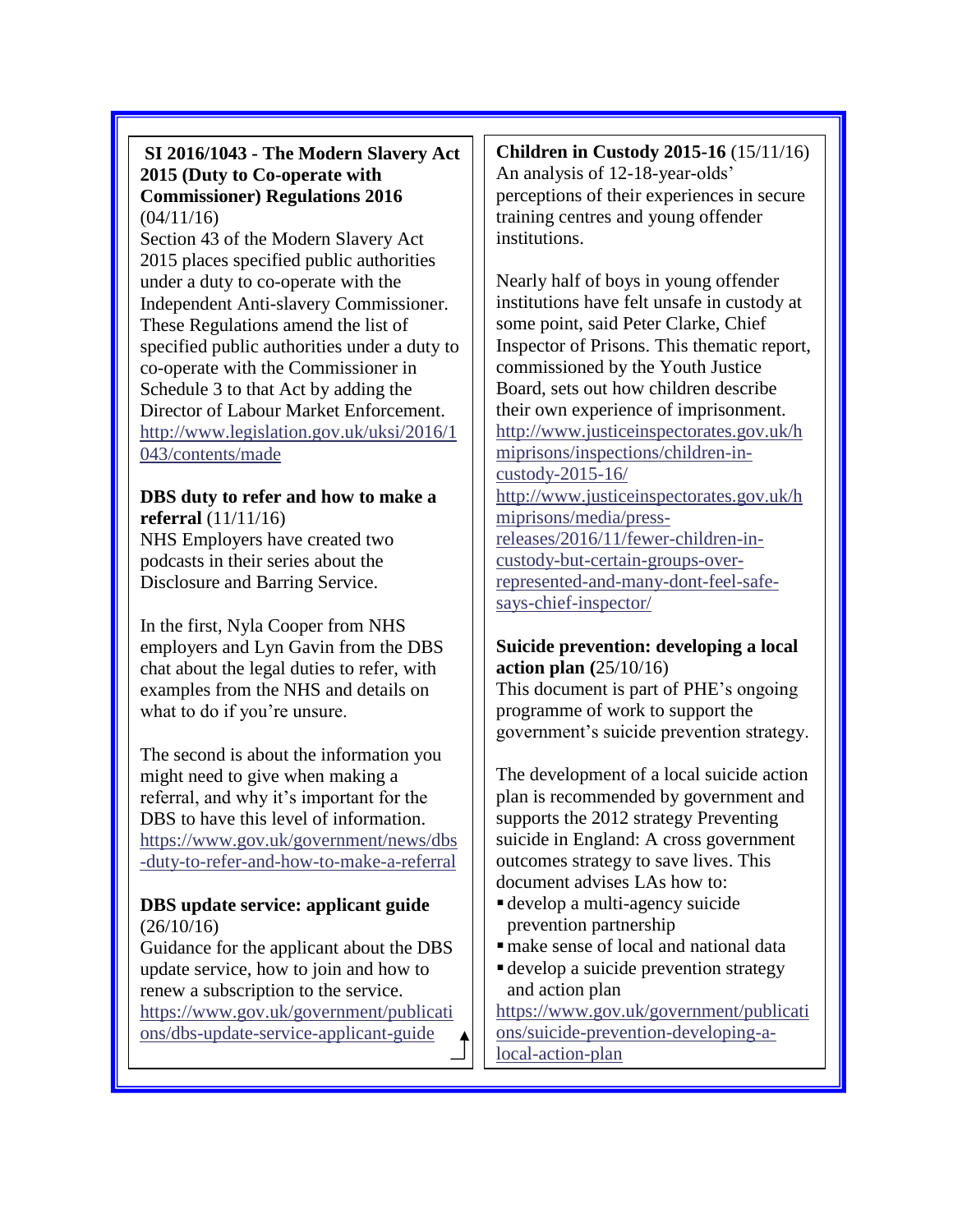#### **Independent Inquiry into CSA Inquiry Update: our progress so far** (31/10/16)

The Inquiry has launched an update on its work over the past 18 months. The update includes key milestones for the Truth Project, Research Project and Public Hearings Project and an overview of the work we have planned in the months ahead.

[https://www.iicsa.org.uk/news/inquiry](https://www.iicsa.org.uk/news/inquiry-update-our-progress-so-far)[update-our-progress-so-far](https://www.iicsa.org.uk/news/inquiry-update-our-progress-so-far)

#### **Update on the investigation concerning institutional responses to allegations of CSA involving the late Lord Janner of Braunstone QC** (16/11/16)

The Chair has decided to postpone the start date of 7 March 2017 for the oral hearing for the investigation concerning institutional responses to allegations of CSA involving the late Lord Janner of Braunstone QC. The preliminary hearing will also be postponed.

[https://www.iicsa.org.uk/news/update](https://www.iicsa.org.uk/news/update-investigation-concerning-institutional-responses-allegations-child-sexual-abuse)[investigation-concerning-institutional](https://www.iicsa.org.uk/news/update-investigation-concerning-institutional-responses-allegations-child-sexual-abuse)[responses-allegations-child-sexual-abuse](https://www.iicsa.org.uk/news/update-investigation-concerning-institutional-responses-allegations-child-sexual-abuse)

**The Inquiry is seeking bids from research bodies or institutions to carry out a literature review** (17/11/16) The IICSA Research Project is seeking to commission researchers to review the existing academic evidence about the characteristics and vulnerabilities of victims of online-facilitated CSA. A thorough and up to date understanding of this issue will help to determine how institutions have failed to adequately protect children from online CSA. [https://www.iicsa.org.uk/news/inquiry](https://www.iicsa.org.uk/news/inquiry-seeking-bids-research-bodies-or-institutions-carry-out-literature-review-0)[seeking-bids-research-bodies-or](https://www.iicsa.org.uk/news/inquiry-seeking-bids-research-bodies-or-institutions-carry-out-literature-review-0)[institutions-carry-out-literature-review-0](https://www.iicsa.org.uk/news/inquiry-seeking-bids-research-bodies-or-institutions-carry-out-literature-review-0) **Inquiry publishes responses to Issues papers and announces dates for Inquiry Seminars** (21/11/16) The Inquiry has published the responses it received to Issues Papers as part of the Accountability and Reparations Investigation.

The Inquiry asked for submissions on Civil Justice System and Criminal Compensation and received responses to both issues papers from:

- Victims and Survivors directly
- Victim and Survivor organisations
- Legal representatives on behalf of complainant core participants
- Institutional core participants
- Local authorities
- The insurance industry
- other third sector organisations and interested parties.

The Inquiry will now hold a 2 day seminar in relation to the Civil Justice System in Central London on 29 and 30 November. This seminar will discuss key themes raised in response to the issues papers which will help inform future work for the Accountability and Reparation investigation.

[https://www.iicsa.org.uk/news/inquiry](https://www.iicsa.org.uk/news/inquiry-publishes-responses-issues-papers-and-announces-dates-inquiry-seminars)[publishes-responses-issues-papers-and](https://www.iicsa.org.uk/news/inquiry-publishes-responses-issues-papers-and-announces-dates-inquiry-seminars)[announces-dates-inquiry-seminars](https://www.iicsa.org.uk/news/inquiry-publishes-responses-issues-papers-and-announces-dates-inquiry-seminars)

……………………………………….

#### **Serious incident notifications from LA children's services 2015 to 2016** (27/10/16)

Statistics covering notifications of incidents that affect children under 18. This includes serious harm and deaths. [https://www.gov.uk/government/statistics](https://www.gov.uk/government/statistics/serious-incident-notifications-from-local-authority-childrens-services-2015-to-2016) [/serious-incident-notifications-from-local](https://www.gov.uk/government/statistics/serious-incident-notifications-from-local-authority-childrens-services-2015-to-2016)[authority-childrens-services-2015-to-2016](https://www.gov.uk/government/statistics/serious-incident-notifications-from-local-authority-childrens-services-2015-to-2016)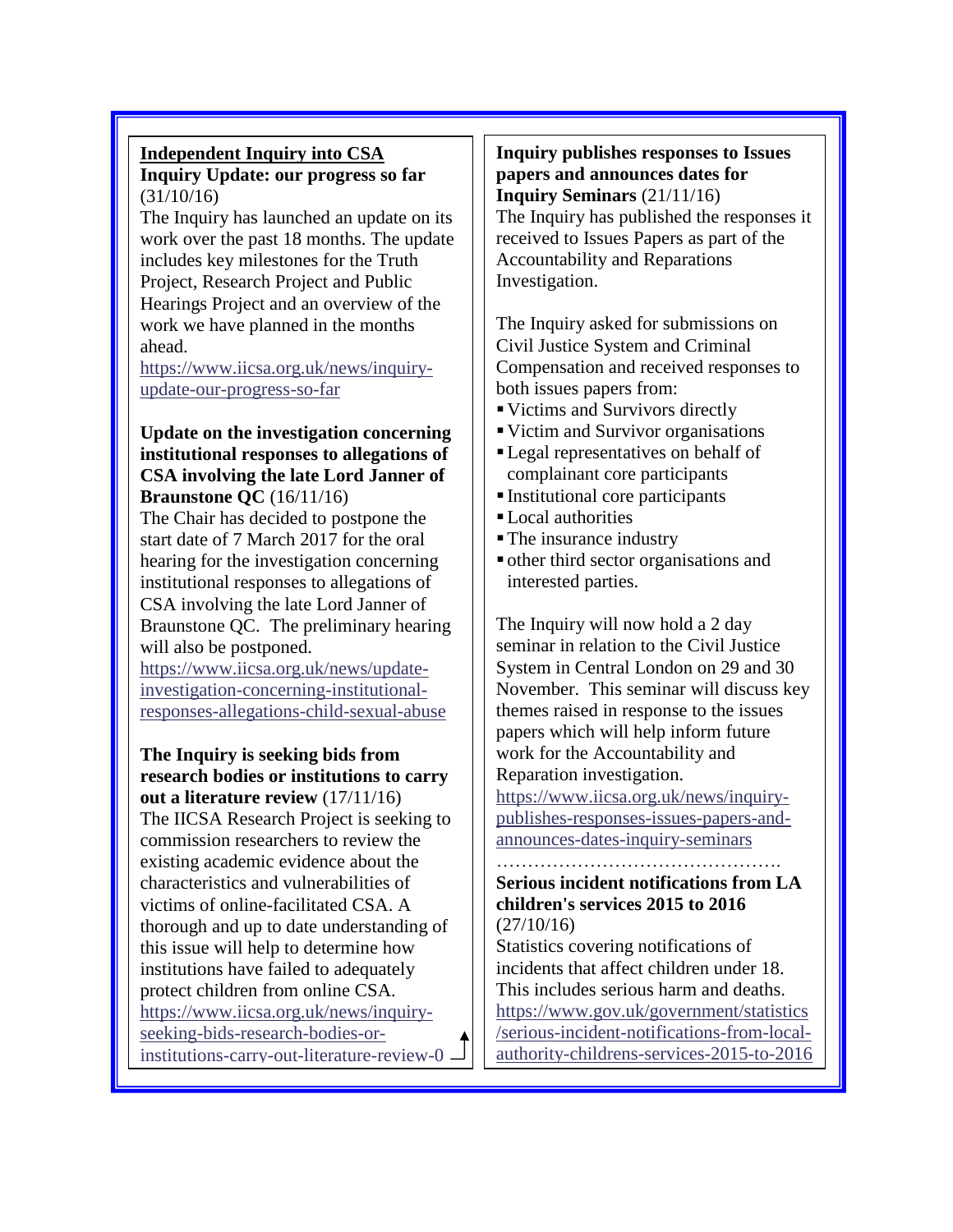**Shorter care proceedings has positive impact for children** (17/11/16) A study funded by Cafcass and the DfE has found a positive impact for children following the requirement for shorter family court care proceedings.

The research looked at cases in the Triborough area, comparing outcomes for children before and after the revised Public Law Outline in 2014 which introduced the 26-week timeline.

It found that, following the introduction of the target, more children ended up in stable placements and a clear focus on timeliness had a powerful effect throughout the system. It also found no evidence of some of the feared negative effects of the change, as there was no shift of delay to pre-court or post-court processes, no change to the numbers of children who were removed from their parents, and no impact on the number of problems following placements. [https://www.cafcass.gov.uk/news/2016/no](https://www.cafcass.gov.uk/news/2016/november/shorter-care-proceedings-has-positive-impact-for-children.aspx) [vember/shorter-care-proceedings-has](https://www.cafcass.gov.uk/news/2016/november/shorter-care-proceedings-has-positive-impact-for-children.aspx)[positive-impact-for-children.aspx](https://www.cafcass.gov.uk/news/2016/november/shorter-care-proceedings-has-positive-impact-for-children.aspx)

#### **Psychosis and schizophrenia in children and young people: recognition and management** (October 2016)

This guideline covers recognising and managing psychosis and schizophrenia in children and young people. It aims to improve early recognition of psychosis and schizophrenia so that children and young people can be offered the treatment and care they need to live with the condition.

In October 2016, recommendation 1.3.19 and Table 1 were updated to remove

reference to hip circumference percentile charts.

<https://www.nice.org.uk/guidance/cg155>

#### **NICE Pathway - Attachment difficulties in children and young people** (0ctober 2016)

This quality standard covers the identification, assessment and treatment of attachment difficulties. It focusses on children and young people up to age 18:

- on the edge of care (those considered to be at high risk of going into care)
- looked after by local authorities in foster homes (including kinship foster care)
- $\blacksquare$  in special guardianship
- adopted from care
- in residential settings and other accommodation.

<https://www.nice.org.uk/guidance/qs133>

#### **Childhood Flu Vaccination Programme in primary school age children**  $(02/11/16)$

User guide for the data collection of Childhood Flu Vaccination Programme in primary school age children 2016 to 2017. [https://www.gov.uk/government/publicati](https://www.gov.uk/government/publications/childhood-flu-vaccination-programme-in-primary-school-age-children) [ons/childhood-flu-vaccination](https://www.gov.uk/government/publications/childhood-flu-vaccination-programme-in-primary-school-age-children)[programme-in-primary-school-age](https://www.gov.uk/government/publications/childhood-flu-vaccination-programme-in-primary-school-age-children)[children](https://www.gov.uk/government/publications/childhood-flu-vaccination-programme-in-primary-school-age-children)

…………………………………………...

#### **Guidance on Part 2 of the Sexual Offences Act 2003** (14/11/16)

Guidance for police and practitioners on notification requirements.

[https://www.gov.uk/government/publicati](https://www.gov.uk/government/publications/guidance-on-part-2-of-the-sexual-offences-act-2003) [ons/guidance-on-part-2-of-the-sexual](https://www.gov.uk/government/publications/guidance-on-part-2-of-the-sexual-offences-act-2003)[offences-act-2003](https://www.gov.uk/government/publications/guidance-on-part-2-of-the-sexual-offences-act-2003)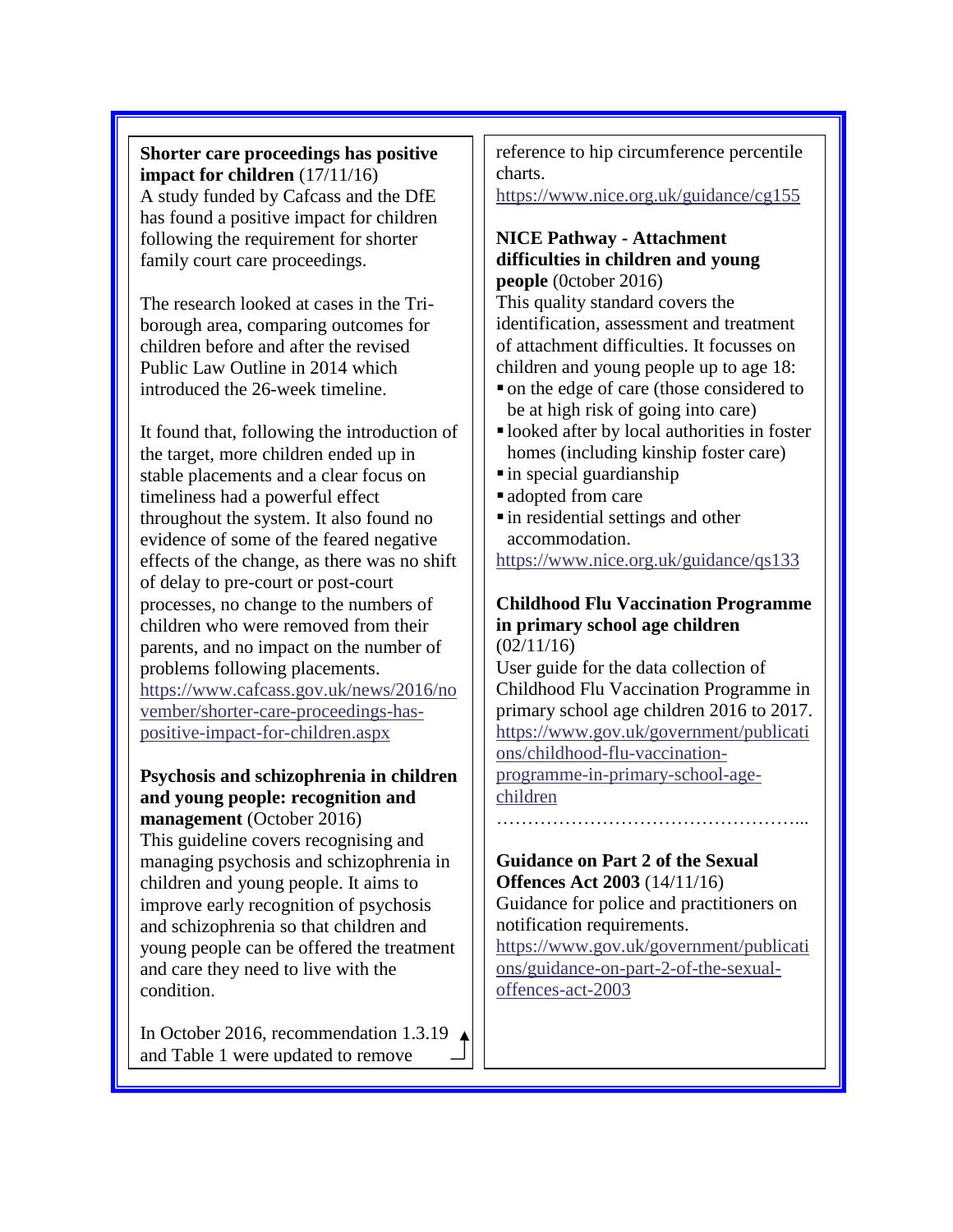# **Further education and skills inspection handbook** (27/10/16)

Guidance for inspecting FE and skills provision under the common inspection framework.

[https://www.gov.uk/government/publicati](https://www.gov.uk/government/publications/further-education-and-skills-inspection-handbook) [ons/further-education-and-skills](https://www.gov.uk/government/publications/further-education-and-skills-inspection-handbook)[inspection-handbook](https://www.gov.uk/government/publications/further-education-and-skills-inspection-handbook)

#### **Joint inspections of the response to children living with domestic abuse: September 2016 to March 2017** (28/10/16)

Guidance for inspectors and inspection reports for joint targeted area inspections of local area services.

[https://www.gov.uk/government/publicati](https://www.gov.uk/government/publications/joint-inspections-of-the-response-to-children-living-with-domestic-abuse-september-2016-to-march-2017) [ons/joint-inspections-of-the-response-to](https://www.gov.uk/government/publications/joint-inspections-of-the-response-to-children-living-with-domestic-abuse-september-2016-to-march-2017)[children-living-with-domestic-abuse](https://www.gov.uk/government/publications/joint-inspections-of-the-response-to-children-living-with-domestic-abuse-september-2016-to-march-2017)[september-2016-to-march-2017](https://www.gov.uk/government/publications/joint-inspections-of-the-response-to-children-living-with-domestic-abuse-september-2016-to-march-2017)

# **Early years provider non-compliance: action by Ofsted** (31/10/16)

What Ofsted does when a childminder or childcare provider does not comply with regulations.

[https://www.gov.uk/government/publicati](https://www.gov.uk/government/publications/early-years-provider-non-compliance-action-by-ofsted) [ons/early-years-provider-non-compliance](https://www.gov.uk/government/publications/early-years-provider-non-compliance-action-by-ofsted)[action-by-ofsted](https://www.gov.uk/government/publications/early-years-provider-non-compliance-action-by-ofsted)

# **Childcare providers and inspections as at 31 August 2016** (15/11/16)

This release includes registered childcare providers and places, inspection outcomes and movement in the childcare sector.

[https://www.gov.uk/government/statistics/](https://www.gov.uk/government/statistics/childcare-providers-and-inspections-as-at-31-august-2016) [childcare-providers-and-inspections-as-at-](https://www.gov.uk/government/statistics/childcare-providers-and-inspections-as-at-31-august-2016)[31-august-2016](https://www.gov.uk/government/statistics/childcare-providers-and-inspections-as-at-31-august-2016)

……………………………………….

### **New Belongings programme** (25/10/16) Independent evaluation of a programme looking to improve services for young people leaving care.

[https://www.gov.uk/government/publicati](https://www.gov.uk/government/publications/new-belongings-programme-evaluation) [ons/new-belongings-programme](https://www.gov.uk/government/publications/new-belongings-programme-evaluation)[evaluation](https://www.gov.uk/government/publications/new-belongings-programme-evaluation)

**Safeguarding children and young people: memorandum of understanding between Ofsted and DfE** (23/11/16) How Ofsted and the DfE will work together to share sensitive information on notifiable safeguarding incidents. [https://www.gov.uk/government/publicati](https://www.gov.uk/government/publications/safeguarding-children-and-young-people-memorandum-of-understanding-between-ofsted-and-dfe) [ons/safeguarding-children-and-young](https://www.gov.uk/government/publications/safeguarding-children-and-young-people-memorandum-of-understanding-between-ofsted-and-dfe)[people-memorandum-of-understanding](https://www.gov.uk/government/publications/safeguarding-children-and-young-people-memorandum-of-understanding-between-ofsted-and-dfe)[between-ofsted-and-dfe](https://www.gov.uk/government/publications/safeguarding-children-and-young-people-memorandum-of-understanding-between-ofsted-and-dfe)

# **RESuLT training** (03/11/16)

RESuLT training is a 12-week, teambased training programme for children's homes drawing on social learning theory.

The report evaluates whether the training helps staff develop their practice and whether this promotes positive behaviour and relationships with and between young people in residential homes. [https://www.gov.uk/government/publicati](https://www.gov.uk/government/publications/result-training-evaluation-report) [ons/result-training-evaluation-report](https://www.gov.uk/government/publications/result-training-evaluation-report)

# **New blocking powers to protect children online** (20/11/16)

The regulator the BBFC is to be given powers to make internet service providers restrict access to pornographic sites which do not put tough age verification measures in place to protect kids. [https://www.gov.uk/government/news/ne](https://www.gov.uk/government/news/new-blocking-powers-to-protect-children-online) [w-blocking-powers-to-protect-children](https://www.gov.uk/government/news/new-blocking-powers-to-protect-children-online)[online](https://www.gov.uk/government/news/new-blocking-powers-to-protect-children-online)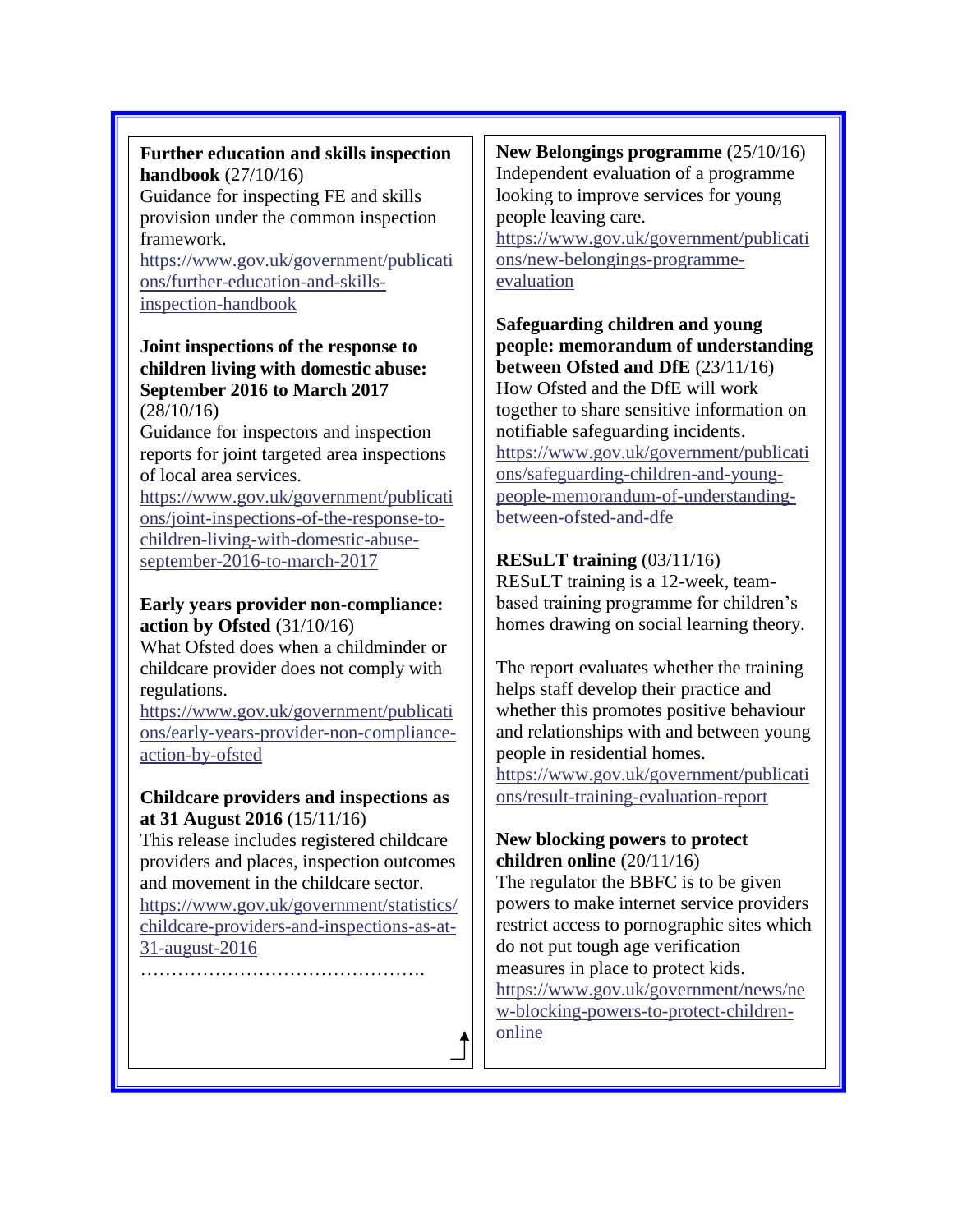#### **Unaccompanied migrant children report** (03/11/16) Government response to the report of the EU Home Affairs Sub-Committee on Children in crisis: unaccompanied migrant children in the EU.

The Committee's report considered whether existing EU provisions for unaccompanied migrant children are sufficiently clear and enforceable, and what further measures are needed to address the nature and scale of the problems they face. The Committee's main conclusions included:

- Collectively, EU Member States are failing to comply with their obligations under EU and international law to receive and protect children in a manner that recognises their specific vulnerability
- Age disputes have significant consequences for children's lives, and there is clear evidence that children have been placed in unsuitable conditions on the basis of a mistaken age assessment. Where doubt exists, authorities should observe their legal obligation to give young people claiming to be children the benefit of the doubt
- The UK Government should develop, apply and routinely monitor national guidance on how to conduct best interests assessments with regard to unaccompanied minors
- Further EU action on unaccompanied migrant children should focus on the implementation of those priorities of the 2010-2014 Action Plan which have not yet been achieved.

[http://www.parliament.uk/business/commi](http://www.parliament.uk/business/committees/committees-a-z/lords-select/eu-home-affairs-subcommittee/news-parliament-2015/government-responds-child-migrant/) [ttees/committees-a-z/lords-select/eu](http://www.parliament.uk/business/committees/committees-a-z/lords-select/eu-home-affairs-subcommittee/news-parliament-2015/government-responds-child-migrant/)[home-affairs-subcommittee/news-](http://www.parliament.uk/business/committees/committees-a-z/lords-select/eu-home-affairs-subcommittee/news-parliament-2015/government-responds-child-migrant/)

[parliament-2015/government-responds-](http://www.parliament.uk/business/committees/committees-a-z/lords-select/eu-home-affairs-subcommittee/news-parliament-2015/government-responds-child-migrant/)

# **Children and the Internet Inquiry**

The Communications Committee is conducting an inquiry into children's access to, and use of, the internet. It aims to investigate the risks and as well as the benefits. The Committee will also investigate how children's use of the internet is governed and regulated, examining the roles that parents, schools, media companies and regulators should all play.

On the  $1<sup>st</sup>$  November 2016, the BBC and Ofcom discussed safeguarding children online.

[http://www.parliament.uk/business/comm](http://www.parliament.uk/business/committees/committees-a-z/lords-select/communications-committee/inquiries/parliament-2015/children-and-the-internet/) [ittees/committees-a-z/lords](http://www.parliament.uk/business/committees/committees-a-z/lords-select/communications-committee/inquiries/parliament-2015/children-and-the-internet/)[select/communications](http://www.parliament.uk/business/committees/committees-a-z/lords-select/communications-committee/inquiries/parliament-2015/children-and-the-internet/)[committee/inquiries/parliament-](http://www.parliament.uk/business/committees/committees-a-z/lords-select/communications-committee/inquiries/parliament-2015/children-and-the-internet/)[2015/children-and-the-internet/](http://www.parliament.uk/business/committees/committees-a-z/lords-select/communications-committee/inquiries/parliament-2015/children-and-the-internet/)

**'A whole school framework for emotional well-being and mental health - A self-assessment and improvement tool for school leaders** (20/10/16) The NCB has created a new toolkit for schools to help them face the ever growing issue of student mental health and wellbeing.

The framework has four stages:

- 1. Deciding to act and identifying what is in place already
- 2. Getting a shared understanding and commitment to change and development
- 3. Building relationships and developing practices
- 4. Implementation and evaluation [https://www.ncb.org.uk/news](https://www.ncb.org.uk/news-opinion/news-highlights/national-childrens-bureau-aims-help-schools-tackle-mental-health-brand)[opinion/news-highlights/national](https://www.ncb.org.uk/news-opinion/news-highlights/national-childrens-bureau-aims-help-schools-tackle-mental-health-brand)[childrens-bureau-aims-help-schools](https://www.ncb.org.uk/news-opinion/news-highlights/national-childrens-bureau-aims-help-schools-tackle-mental-health-brand)[tackle-mental-health-brand](https://www.ncb.org.uk/news-opinion/news-highlights/national-childrens-bureau-aims-help-schools-tackle-mental-health-brand)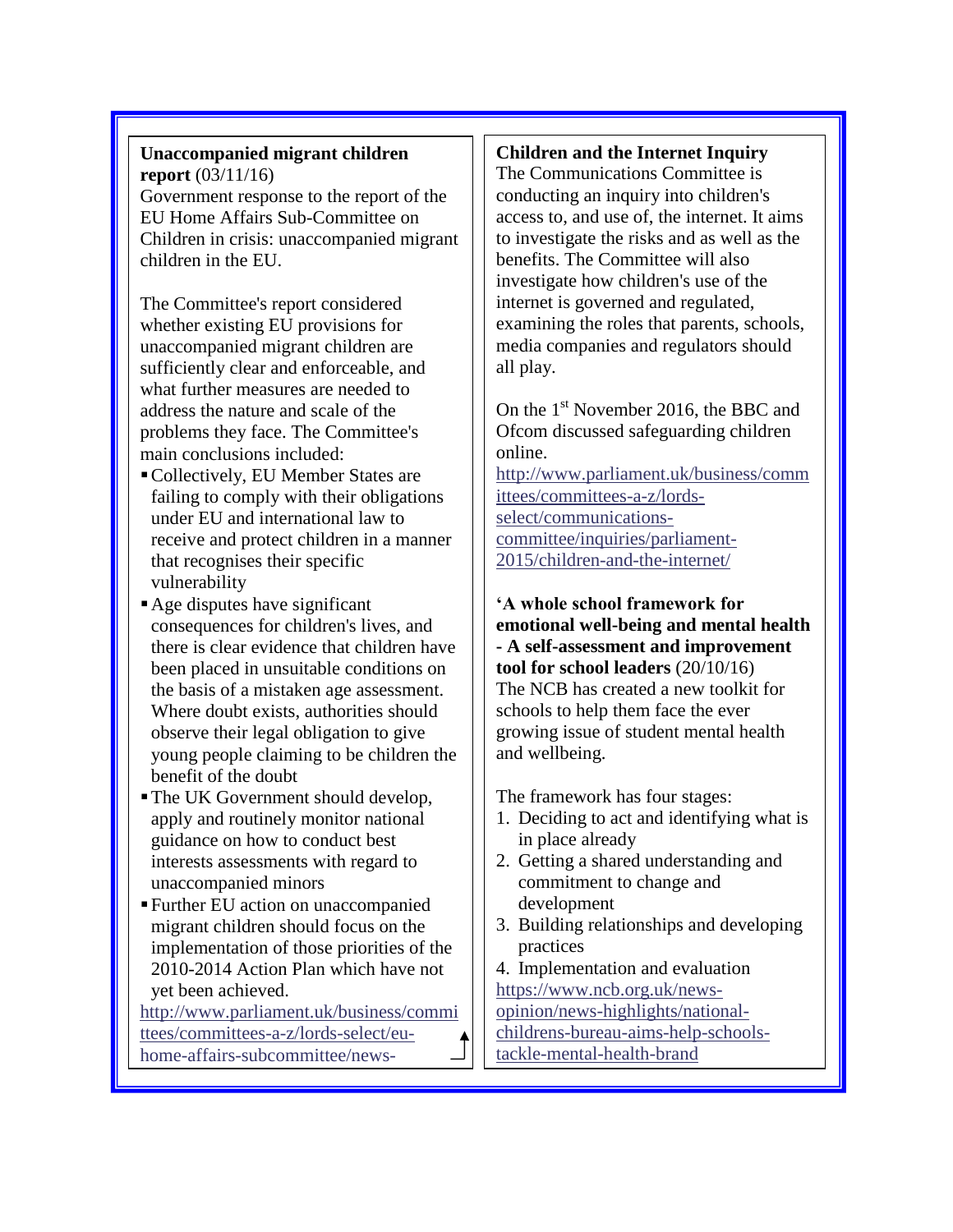# Consultations

## **Consolidation and revision of the school governance regulatory framework in Wales**

#### $(11/11/16)$

Parents, teachers and the wider public are being asked for their views on plans to make major changes to school governing bodies from today (Fri 11th Nov).

Education Secretary Kirsty Williams has launched a consultation on a range of new proposals to provide governing bodies with the flexibility to appoint governors with the necessary skills and to organise themselves in a way that meets their needs.

Suggested reforms include:

- Greater flexibility to make their own decisions about their structure and membership, with a focus on skilled governors.
- A minimum of seven governors in all schools except voluntary and foundation schools, consisting of parent, staff, LA, and community governors, as well as the head teacher.
- A new category of 'co-opted governors' recruited specifically for their skills with no upper limit on the overall size of any type of governing body.
- Audits of members to identify any gaps in the skills they need to carry out their responsibilities effectively.
- Extend the category of parent governor so there will be appointed parent governors alongside their elected colleagues.
- Flexibility to have as many parent governors as they wish as long as elected parent governors do not outnumber appointed parent governors.
- Allowing parents of former pupils to be appointed as parent governor and ending the current system where governing bodies have restrictions on the number of parent governors they may have.
- Giving governing bodies the flexibility to increase or decrease their numbers more easily, including appointing 'associate members' or non-governors to committees, whenever specific expertise or experience is needed.
- The requirement for an independent person – which currently only applies where a staff disciplinary and dismissal committee is dealing with a matter involving harm to a pupil - will be extended to all staff disciplinary and dismissal committees, as well as head and deputy head teacher selection committees.

Closing date:  $17<sup>th</sup>$  February 2017 [http://gov.wales/newsroom/educationand](http://gov.wales/newsroom/educationandskills/2016/views-sought-on-major-changes-to-school-governing-bodies/?lang=en) [skills/2016/views-sought-on-major](http://gov.wales/newsroom/educationandskills/2016/views-sought-on-major-changes-to-school-governing-bodies/?lang=en)[changes-to-school-governing](http://gov.wales/newsroom/educationandskills/2016/views-sought-on-major-changes-to-school-governing-bodies/?lang=en)[bodies/?lang=en](http://gov.wales/newsroom/educationandskills/2016/views-sought-on-major-changes-to-school-governing-bodies/?lang=en) [https://consultations.gov.wales/consultati](https://consultations.gov.wales/consultations/consolidation-and-revision-school-governance-regulatory-framework-wales) [ons/consolidation-and-revision-school-](https://consultations.gov.wales/consultations/consolidation-and-revision-school-governance-regulatory-framework-wales)

[governance-regulatory-framework-wales](https://consultations.gov.wales/consultations/consolidation-and-revision-school-governance-regulatory-framework-wales)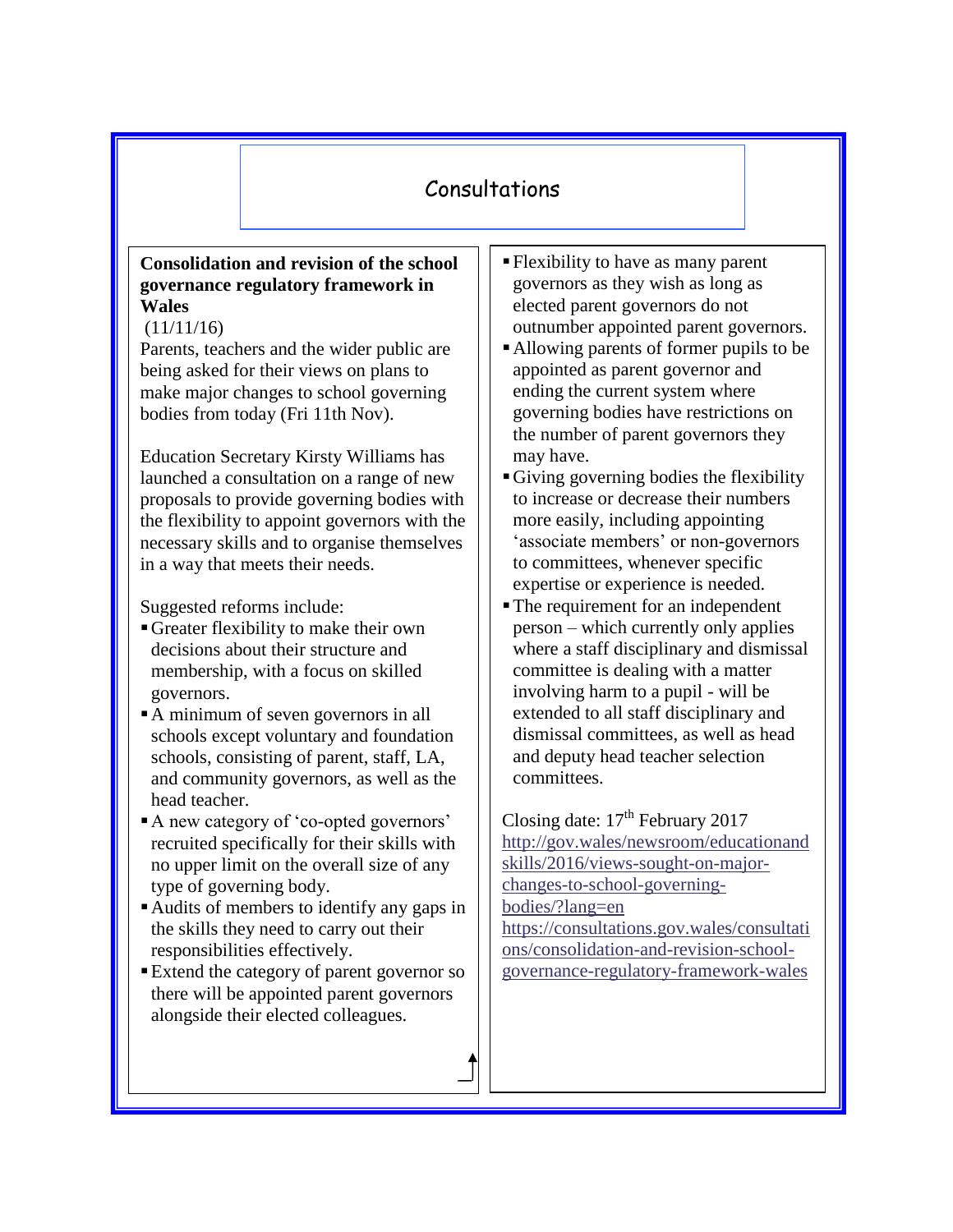# Consultations (continued)

**Investigations into deaths of children in secure accommodation** (28/10/16) We are consulting on amendments to the Children's Homes (Wales) Regulations 2002. This will aid investigations by the Prisons and Probation Ombudsman (PPO) into the death of a child in a secure children's home in Wales by:

- ensuring the PPO is notified of any such deaths
- giving the PPO access to the home and its records
- giving the PPO powers to interview affected parties.

Closing date:  $16^{th}$  December 2016 [https://consultations.gov.wales/consultatio](https://consultations.gov.wales/consultations/investigations-deaths-children-secure-accommodation) [ns/investigations-deaths-children-secure](https://consultations.gov.wales/consultations/investigations-deaths-children-secure-accommodation)[accommodation](https://consultations.gov.wales/consultations/investigations-deaths-children-secure-accommodation)

#### **Estyn seeks views on proposals for changes to inspecting education and training in Wales** (01/11/16)

A month-long consultation, launched today by Estyn, seeks the views of teachers, senior leaders, policy makers and everyone with an interest in education on proposals for changes to the ways schools and other providers will be inspected from September 2017.

Closing date:  $30<sup>th</sup>$  November 2016 [https://www.estyn.gov.wales/news/estyn](https://www.estyn.gov.wales/news/estyn-seeks-views-proposals-changes-inspecting-education-and-training-wales)[seeks-views-proposals-changes-inspecting](https://www.estyn.gov.wales/news/estyn-seeks-views-proposals-changes-inspecting-education-and-training-wales)[education-and-training-wales](https://www.estyn.gov.wales/news/estyn-seeks-views-proposals-changes-inspecting-education-and-training-wales) <https://www.estyn.gov.wales/consultation>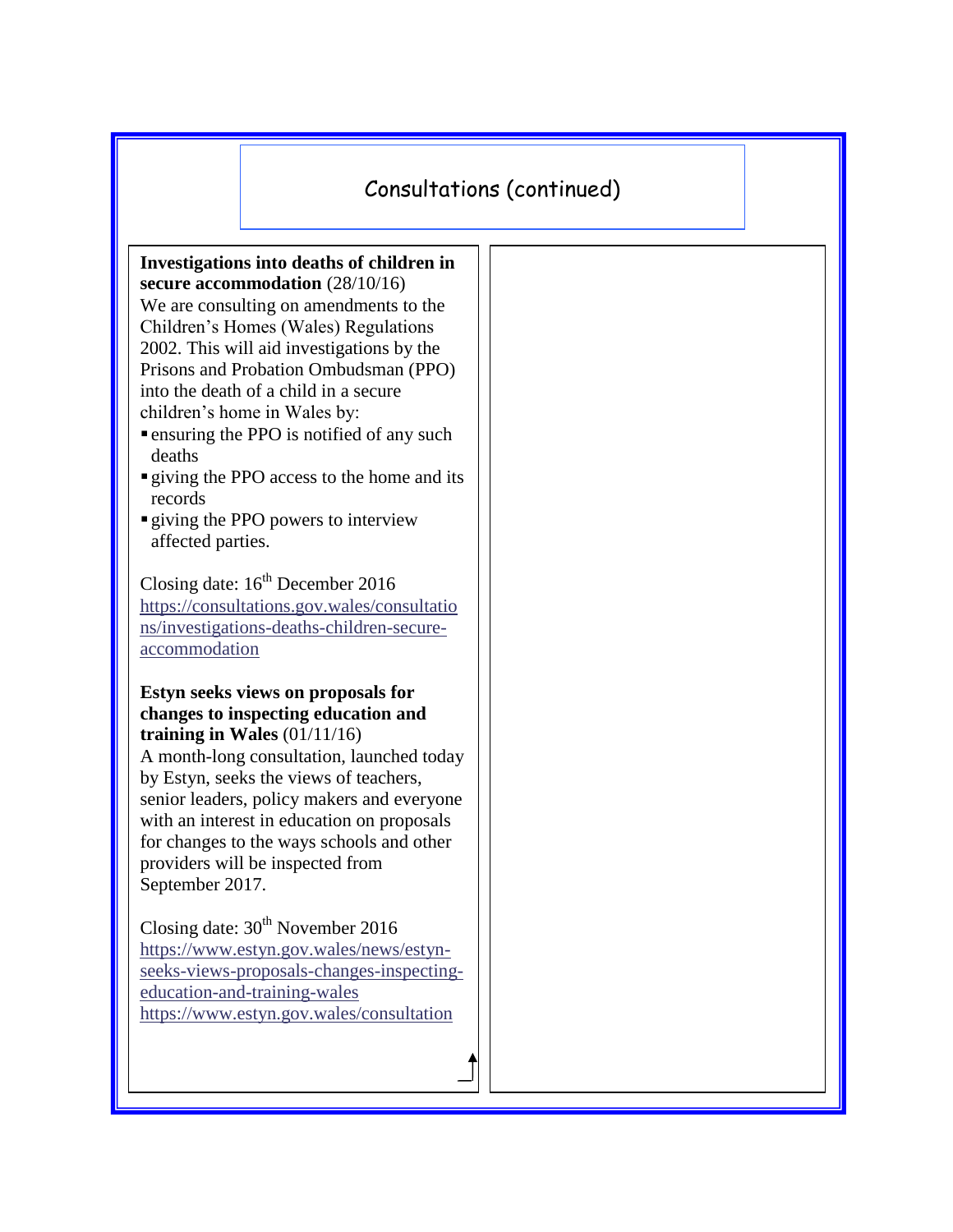# Conferences

# **Strategy and Skills for Improving Children's Mental Health**

20th January 2107 London £269 - £599 + VAT The mental health of children and young people is a high-profile national concern, as understanding grows of how wellbeing is fundamental to all children achieving their true potential.

With an emphasis on prevention and early intervention, expert-led sessions throughout the day will arm you with vital insights, practical exercises and examples of effective provision to take back and implement in your day-to-day work.

Areas covered will include:

- Implementing the Future in Mind reforms
- Resilience and coping skills for children and young people in and out of school
- Self-harming behaviour and links with other mental health problems
- Whole-school approaches to mental health that lead to improved attendance, behaviour and attainment
- Local area-wide provision transformed through evidence-based practice
- Emotional intelligence and emotion regulation in the school environment
- Body image and eating disorder
- Anxiety around transition from primary to secondary school, and at exam times
- Self-awareness in young people to overcome barriers to learning
- Supporting emotional and mental health of children with SEND, in line with the revised SEND code of practice
- Schools collaborating with CAMHS to promote self-help
- Practical exercises to get young people talking about their emotional wellbeing
- **Tips on using pupil feedback to** improve mental health provision and support staff wellbeing
- **Effective youth counselling through** face-to-face, online, one-to-one and group support.

[http://www.mental-health](http://www.mental-health-conference.com/home)[conference.com/home](http://www.mental-health-conference.com/home)

# **SEND: new challenges, new opportunities**

 $23<sup>rd</sup>$  January 2017 London £250 CDC's conferences offer an opportunity to understand, debate and influence the direction of policy and practice affecting disabled children and those with SEN. This year we will be focusing on:

- Children with the most complex needs – continuing care; the Transforming Care agenda; and children in 52 week residential placements.
- Implementation of SEND reforms the latest Children and Families Act case law; the view from the SEND Tribunal; and findings from the first six months of the new inspection framework.
- Ongoing reform in education the reintroduction of selective education; giving schools responsibility for pupils they exclude; and re-distribution of education high needs funding.

[https://www.ncb.org.uk/what-we](https://www.ncb.org.uk/what-we-do/how-we-work/events-training/send-new-challenges-new-opportunities-london-conference)[do/how-we-work/events-training/send](https://www.ncb.org.uk/what-we-do/how-we-work/events-training/send-new-challenges-new-opportunities-london-conference)[new-challenges-new-opportunities](https://www.ncb.org.uk/what-we-do/how-we-work/events-training/send-new-challenges-new-opportunities-london-conference)[london-conference](https://www.ncb.org.uk/what-we-do/how-we-work/events-training/send-new-challenges-new-opportunities-london-conference)